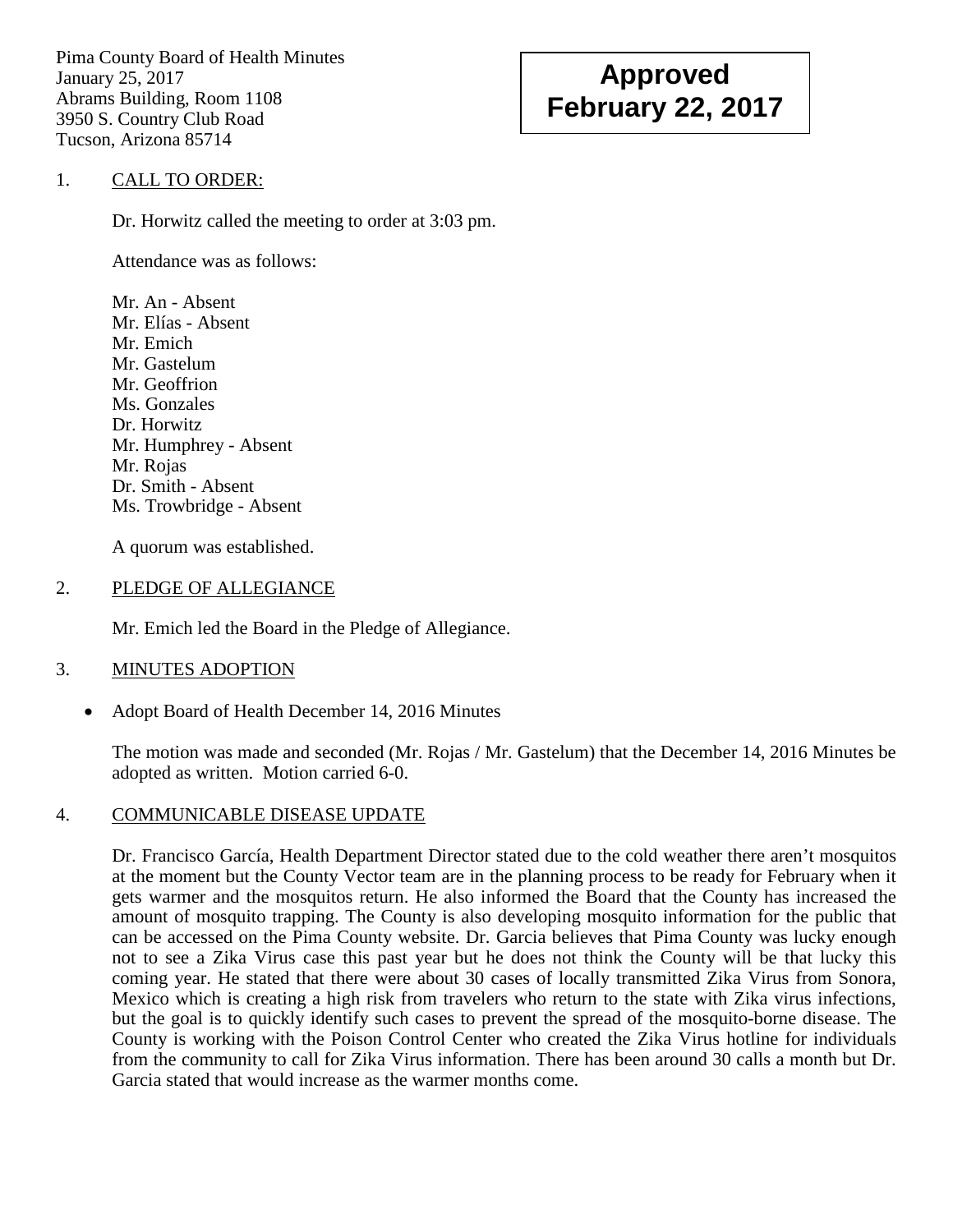Dr. Garcia also spoke briefly on the changes that may happen to the Health Department regarding the Federal Government funding the County receives. He wanted to inform the Board the County has been planning and coming up with different strategies in the event the County loses the Federal Government funding that makes up about a 3<sup>rd</sup> or 40% of the total budget. Dr. Garcia is aware of which programs are not vulnerable and which ones are. The areas that are vulnerable are the Title 10 grant Family Planning and the Cervical Cancer screening program. Dr. Garcia also invited the Board to the Healthy Pima 2.0 Kickoff Event on January 31, 2017 that will introduce the new community's health needs assessment that will guide the development of the 2017 Community Health Improvement Plan.

## 5. E-CIGARETTE ISSUES IMPACTING PUBLIC HEALTH UPDATE

Dr. Francisco García, Health Department Director stated that the Pima County Attorney's office is in the works with Gregory Rivera, Program Manager who is the lead on this program to develop ordinance language to take some kind of action in the future regrading e- cigarettes. Unfortunately, this process is slow and there is not enough information to provide to the Board yet; but when the draft ordinance is finished, it will be given to the Board for their review. Mr. Rivera is reaching out to the State Attorney General to make sure that we have some degree of concurrent with what they see as being necessary. Dr. Garcia also has reached out to the Developmental Services department within the County to inform them of the Board of Health's intent to develop ordinance language for e – cigarettes. The Board of Superiors have suggested that the County also communicate with the Chamber of Commerce and the Metropolitan Alliance for Pima.

Dr. Garcia also provided the Board with a draft Guidance from the drug and food administration regarding what is appropriate labeling and signage for the shops and businesses that sell e-cigarettes so the Board could see what is proposed by Federal standard. Lee Itule- Klasen, Program Coordinator briefly spoke on her take of the draft guidance given to the Board. Ms. Itule- Klasen stated the draft is focusing on four key areas where they are defining language as it fits into the new tobacco product authority on all tobacco products including e-cigarettes, marketing when it comes to labeling of products and what would be mandatory for businesses to report. The last thing is when the FDA will enforce certain activities that shops most report if they make any changes to Tobacco products they sell. Dr. Garcia would like the Board to review this material to get a better understanding of the process and ordinance language so they can be able to make suggestions on what they agree with and be able to communicate that to the Health Department. Dr. Garcia suggested the Board create a separate subcommittee to collaborate with the Tobacco and Chronic Disease team to develop ordinance language to present to the Board of Superiors on e-cigarettes.

A motion was made and seconded (Dr. Horwitz/Mr. Rojas) that the Board would form a subcommittee to develop ordinance language in conjunction with the Health Department and Pima County Attorneys to take some kind of action in the future regrading e-cigarettes. The Board appointed Mr. Geoffrion and Mr. Humphrey to the subcommittee meetings. The motion carried unanimously 6-0.

## 6. LIBRARY NURSE PROJECT – ANNUAL REPORT UPDATE

Dr. Paul Horwitz, Board of Health President introduced Estela Garcia, Nurse Manager at the new Therese Lee Health Center, to address the Board on the 2015 Library Nurse Project Report. Ms. Garcia stated that the Library Nurse Project first began in 2012, which is a partnership between Public Health Nursing (PHN) and the Pima County Library System. The Libraries were having many problems with homeless individuals coming into their location and not having resources or access to information they needed so the decision was to place a Public Health Nurse at one of those locations. The Library system came up with five core libraries that needed the most help. The initial goal was to reduce the libraries need to call 911 and to prove information and education for the Library staff so they can better assist the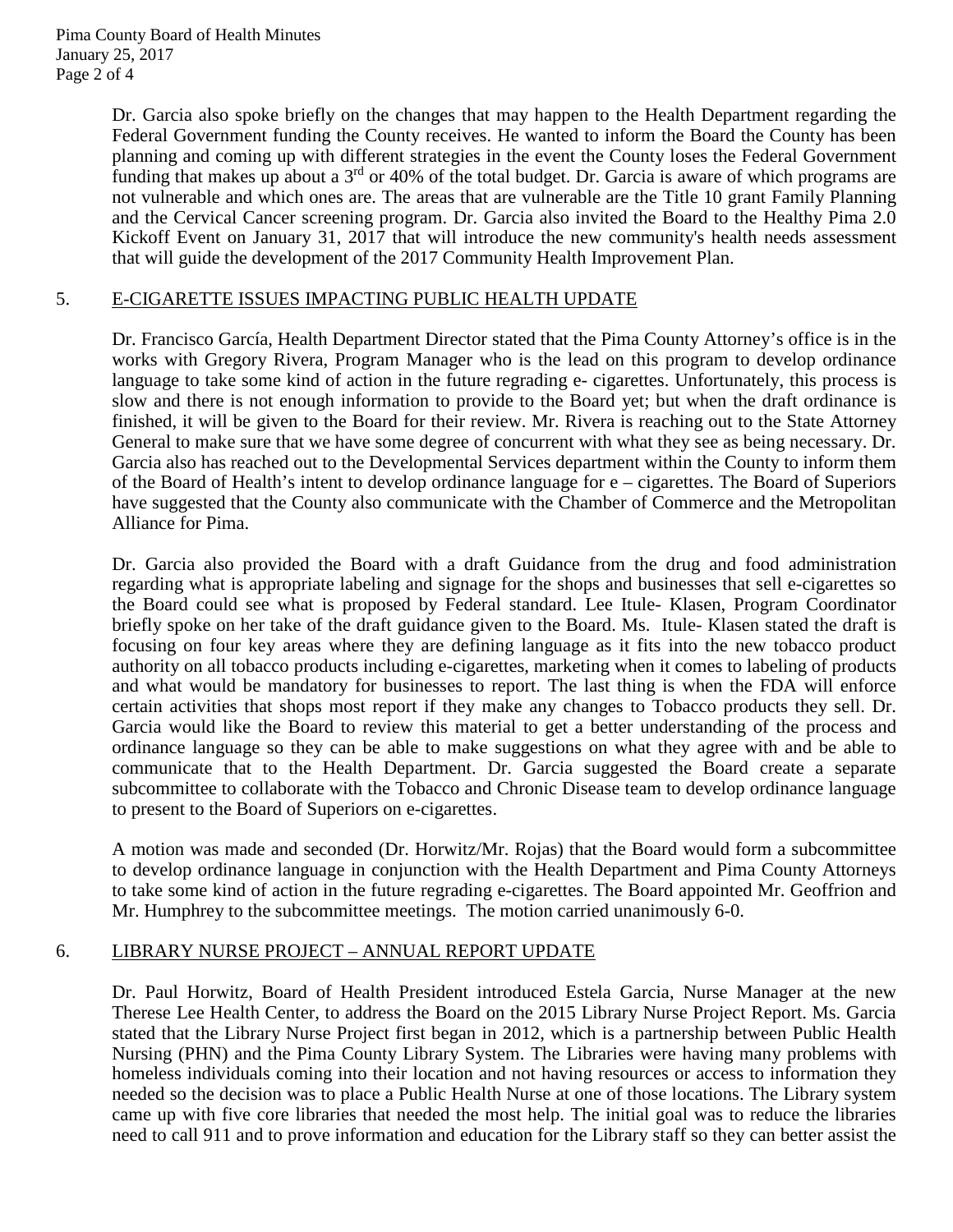homeless person's needs. Over the years, the Library Nurse Project has been able to expand to other Library's outside of those five core libraries.

Ms. Garcia stated many changes within the Public Health Nursing Program has happened so that caused the 2015 annual report to not be release until late September. The 2016 report is in process and will be ready soon so Ms. Garcia wanted to inform the Board what was happening currently. The PHNs have had over 3,600 contacts made at the libraries, which were for health, job, food and shelter resources. The downtown Library has a PHN available four days a week due to the high amount of homeless individuals that require assistants. The other 10 locations receive a PHN visit at least twice a month. Ms. Garcia stated about 52% of their clients are female, 48% were males, 29% of those were children, and most of them were over 19 years of age. Ms. Garcia also experienced a different need at one of the core libraries, Santa Rosa library had an issue with unattended youth that had nowhere safe to go after school.

The PHNs discussed how they could help with this concern and the Healthy Snack Program was created. This program features snacks provided by the Community Food Bank of Southern Arizona through their agency market program. Snacks are served two days a week after school to children up to 18 years old. An average of 150 snacks a month were served for a total of 1,362 during the year. The program began as a pilot at Santa Rosa in 2013 and has now been expanded to six other libraries. Library Staff travel to the food bank every one or two weeks and select from the items available. Fresh fruit or vegetables are served whenever available along with crackers, granola bars or dry cereal. Sugary fruit drinks and such items as cookies or candy are not provided. The PHNs were also able to provide the youth with Oral Health, Sun Safety, Stranger Danger, Food and Nutrition and Healthy Eating Habit presentations. Nursing students from the U of A who are completing their public health training have also presented interactive lessons to the children. The PHNs see the children on a regular basis so they are able to form stronger relationships with them, which has been a productive program for both our customers and the nurses. In 2016 the PHNs did over 2,200 different nursing interventions from blood pressure, health checks and vaccines. The Library also has a drop off location where the community can donate hygiene products, clothing and food.

## 7. WELL WOMAN AND CANCER COALITION UPDATE

Dr. Francisco García, Health Department Director Introduced Richard Wascher, Program Manager to address the Board on the Well Woman Program and the Cancer Coalition. Mr. Wascher stated that the the Well Woman HealthCheck Program (WWHP) is a free breast and cervical cancer screening and diagnostic program for uninsured or underinsured women in Arizona. The goal of Well Woman HealthCheck is to increase access to and utilization of quality screening and diagnostic services to decrease morbidity and mortality from breast and cervical cancer among women who are at risk due to age, medical conditions, income or inadequate access to medical care. The WWHP screens an average of 10,000 women annually. In 2000, Congress passed the Breast and Cervical Cancer Prevention and Treatment Act allowing states to offer women diagnosed with cancer in the National Breast and Cervical Cancer Early Detection Program (NBCCEDP) access to treatment through Medicaid. Since 2015, the NBCCEDP has screened 219,819 women for breast cancer using mammography resulting in 3,870 breast cancers diagnosed and have screened 144,039 women for cervical cancer with the Pap test and diagnosed 171 cervical cancers and 5,766 premalignant cervical lesions, of which 40% were high-grade.

The organizations the County work with are St. Elizabeth's Health Center, El Rio Community Health Center, Mobile Onsite Mammography (MOM) and Banner University (Radiology, Surgical, and Pathology). The program has an eligibility process which states: they have to be a resident of Arizona, must be 40-65 years old for Breast Cancer Screening, 18 or over if presenting Breast Cancer Symptoms, must be at least 21 years old for a Cervical Cancer Screening, no insurance, insurance that does not cover Breast or Cervical Cancer Screening or have insurance that has a deductible of 100% or more for